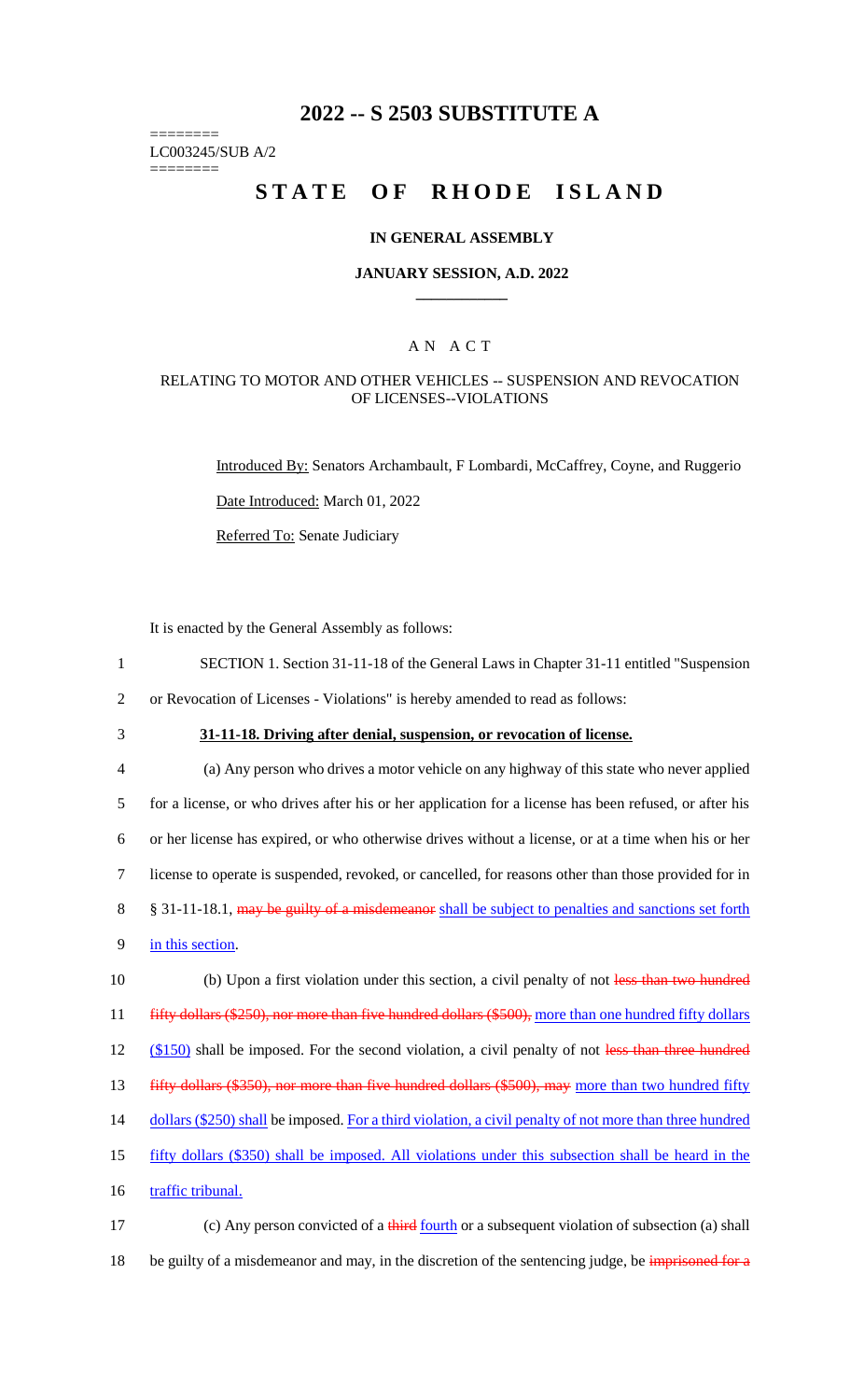1 term not exceeding ninety (90) days, fined not less than five hundred dollars (\$500) nor more than 2 one thousand dollars  $(\$1,000)$ , or both. Additionally, the sentencing judge may suspend the person's 3 license for a period not to exceed ninety (90) days one year. All violations under this subsection shall be heard in the district court.

5 (d) Notwithstanding the any other provisions provision of subsection (a) this section, any person driving after his or her license has expired shall be issued a summons to appear in district 7 court the traffic tribunal not fewer than ten (10) days after the issuance of the summons, and shall not be taken into custody based solely on this charge absent a warrant. Any person who shall cause his or her expired license to be reinstated by the division of motor vehicles within ten (10) days after issuance of the summons may present proof of reinstatement at the headquarters of the charging police department. Presentation of proof of reinstatement within ten (10) days after the issuance of the summons shall cause the summons to be voided and shall otherwise constitute a complete defense to the charge of driving after expiration of license and a bar to prosecution for that charge. Any convictions under subsection (c) shall be expunged pursuant to the provisions of chapter 1.3 of title 12. For the purposes of this subsection, each of the several state police barracks shall be considered as a separate police headquarters.

 SECTION 2. Section 8-8.2-1 of the General Laws in Chapter 8-8.2 entitled "Traffic Tribunal" is hereby amended to read as follows:

## **8-8.2-1. Establishment -- Rule-making authority -- Adjudication of violations.**

 (a) There is hereby established a traffic tribunal which shall be charged with the administration and adjudication of traffic violations within its jurisdiction. The traffic tribunal shall be under the supervision of the chief magistrate of the traffic tribunal, who shall be the administrative head of the traffic tribunal and shall have the power to make rules for regulating practice, procedure and business within the traffic tribunal. Pursuant to § 8-6-2, said rules shall be subject to the approval of the supreme court. Such rules, when effective, shall supersede any statutory regulation in conflict therewith. Any person who has been a member of the bar of Rhode Island may be appointed chief magistrate of the traffic tribunal. The chief magistrate of the traffic tribunal shall be appointed by the chief justice of the supreme court, with the advice and consent of the senate, for a period of ten (10) years and until a successor is appointed and qualified. Nothing contained herein shall be construed to prohibit the reappointment of the chief magistrate for one or more ten (10) year terms subject to the advice and consent of the senate. Compensation for the chief magistrate shall be equal to that of an associate judge of the district court.

 (b) The judges and magistrates of the traffic tribunal shall hear and determine cases as provided by law. No district court judge appointed pursuant to chapter 8 of this title shall be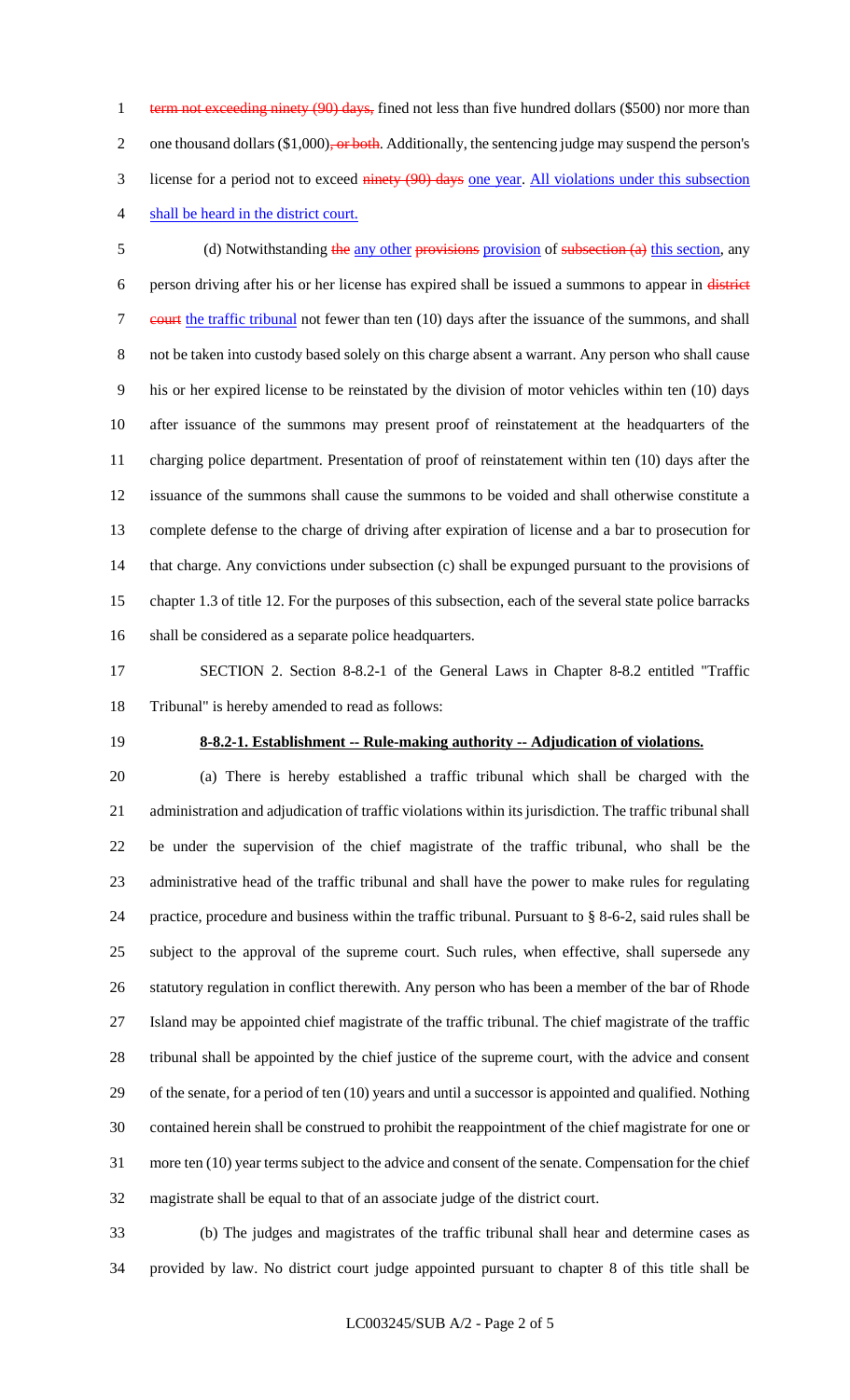assigned to perform duties of a judge or magistrate of the traffic tribunal under this chapter. The chief magistrate of the traffic tribunal may assign a judge or magistrate who is authorized to hear and decide cases in the traffic tribunal to serve as administrative judge or magistrate of the traffic tribunal and the administrative judge or magistrate shall perform such administrative duties as may be delegated to him or her by the chief magistrate. Once assigned to the position, the administrative judge or magistrate shall hold said administrative position for the remainder of his or her respective term as a judge or magistrate of the traffic tribunal.

 (c)(1) Those judges of the administrative adjudication court in active service on July 1, 1999 shall serve within the traffic tribunal. Whenever the total number of judges and magistrates 10 in the traffic tribunal exclusive of the chief magistrate shall be less than seven  $(7)$  eight  $(8)$ , the chief justice of the supreme court, with the advice and consent of the senate, may, as needed, assign a duly qualified member of the bar of this state to act as a magistrate to fill such vacancy and shall submit his or her name to the senate for confirmation. In the event of a vacancy in the position of chief magistrate, the chief justice of the supreme court shall appoint a successor in accordance with subsection 8-8.2-1(a). Any magistrate assigned under this section shall serve a term of ten (10) years and until a successor is appointed and qualified, and shall be in the unclassified service of the state. Nothing herein shall be construed to prohibit the assignment of a magistrate to more than one such term, subject to the advice and consent of the senate. Compensation for any such magistrate shall in no event be equal to or more than that of an associate judge of the district court. Magistrates of the traffic tribunal shall participate in the state retirement system in the same manner as all members of the unclassified service.

 (2) If any judge of the traffic tribunal shall retire, or a vacancy becomes available through death, disability or any other reason, the position shall be filled by a magistrate consistent with the provisions of this section.

 (d) Each judge and magistrate of the traffic tribunal shall devote full time to his or her judicial duties, except as may be otherwise provided by law. He or she shall not practice law while holding office, nor shall he or she be a partner or associate of any person in the practice of law.

 (e) Judges and magistrates of the traffic tribunal shall be subject to the provisions of R.I. Const. Art. XI; to the code of judicial conduct or successor code promulgated by the supreme court of this state, to the jurisdiction of the Commission on Judicial Tenure and Discipline in accordance with chapter 16 of this title; and to the administrative authority and control of the chief justice of the supreme court in accordance with chapter 15 of this title, except that §§ 8-15-3 and 8-15-3.1 shall not apply to judges of the traffic tribunal.

(f) The traffic tribunal shall be a tribunal of record and shall have a seal with such words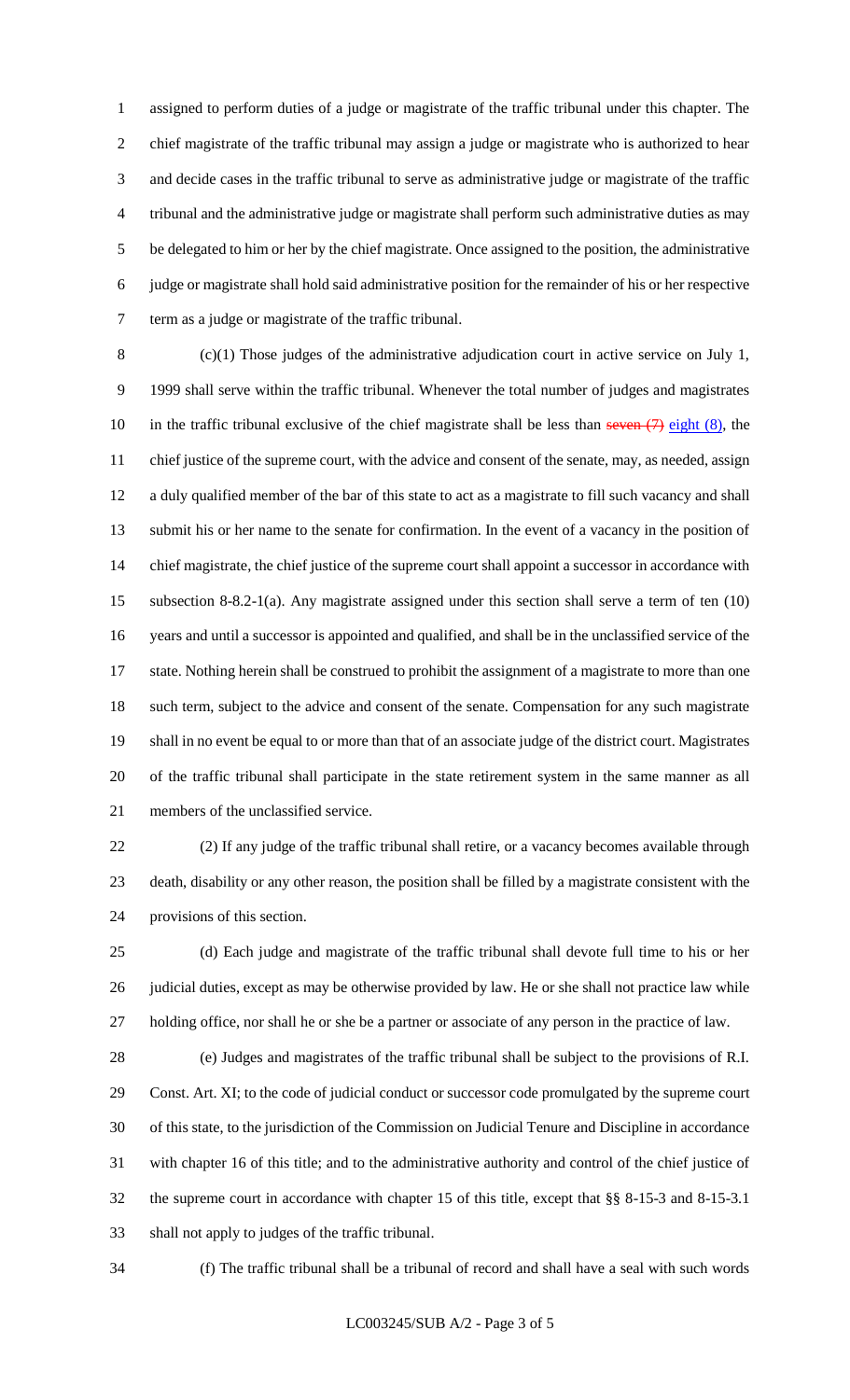and devices as it shall adopt.

 (g) Judges and magistrates of the traffic tribunal shall have the power to administer oaths and affirmations.

(h) Administrative/supervisory officials.

 (1) There shall be an assistant to the administrative magistrate of the traffic tribunal who shall be appointed by and serve at the pleasure of the chief magistrate and who shall perform such clerical and administrative duties as may be assigned to him or her by the chief magistrate of the traffic tribunal and the administrative judge or magistrate of the traffic tribunal. The assistant to the administrative judge or magistrate shall have the power to administer oaths and affirmations within the state.

 (2) There shall be a clerk of the traffic tribunal who shall be appointed by and serve at the pleasure of the chief magistrate of the traffic tribunal; provided, however, that, effective July 1, 1999, the first clerk of the traffic tribunal shall be that person holding the position of administrator/clerk of the administrative adjudication court as of May 1, 1998, and that person shall hold office for the balance of a term of twelve (12) years which began on September 1, 1992, without the necessity of appointment by the governor or advice and consent of the senate. The clerk of the traffic tribunal shall exercise his or her functions under the direction and control of the chief magistrate of the traffic tribunal and the administrative judge or magistrate of the traffic tribunal. The clerk of the traffic tribunal shall have the power to administer oaths and affirmations within 20 the state.

(i) Clerical Personnel/Court Recorders.

 (1) The chief magistrate of the traffic tribunal shall appoint deputy clerks and assistance clerks for the traffic tribunal to serve at his or her pleasure. All such clerks may administer oaths and affirmations within the state.

 (2) The chief magistrate of the traffic tribunal shall appoint sufficient court recorders to enable all proceedings to be recorded by electronic means and who shall assist in such other clerical duties as may be prescribed from time to time by the chief magistrate of the traffic tribunal.

- (3) The chief magistrate of the traffic tribunal shall employ such clerical assistants in
- addition to deputy clerks as may be required in the traffic tribunal to perform clerical duties.
- SECTION 3. This act shall take effect on January 1, 2023.

<sup>========</sup> LC003245/SUB A/2 ========